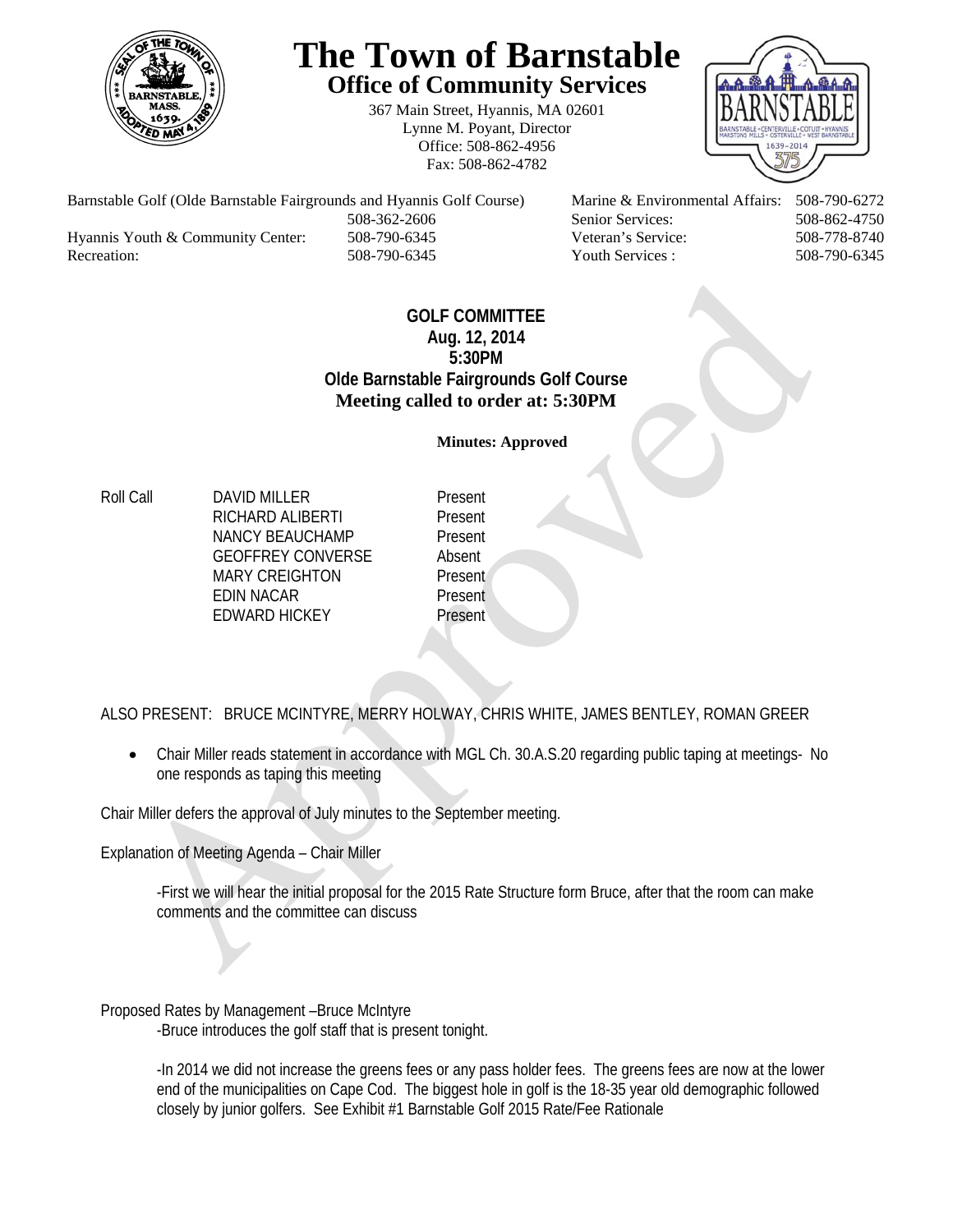-Barnstable golf is still the only true Enterprise Fund account responsible for the debt service and indirect administrative support payments. The FY2015 budget includes \$632,811 in debt service and indirect administrative support charges. This equates to approximately 21.75% of the revenues we generate. Please refer to 2014 Annual Pass Holder Rate Comparison (exhibit #2); on page 2 I have highlighted the proposed changes for 2015. The final page has the potential positive impact on revenues generated with the proposed increases.

The final handout (Exhibit #3) Cape Cod Municipal Golf Course Prime Greens Fee Comparison 2014, as you can see I have highlighted the fees we intend to raise. We are at the low end of the scale in comparison the other municipal course on Cape Cod. We intend on raising our prime time morning rates by \$3.00 and our mid afternoon and seasonal rates by \$5.00 at both facilities.

#### Public Comments on rate proposal

 Clyde Takala: After looking at the handout why is the Additional Family Member circled? -Bruce- No reason

 Jock Shaftroth- Suggest adding a cart punch card to bring in early revenue -Merry- We already have a discounted member cart fee along with even lower priced carts for seniors

and handicapped individuals

John Queen- Have you considered raising the non resident pass more than what you have proposed to generate more revenue? Topic Discussed

## Golf Board Discussion on 2015 rates

 Mary Creighton- The increase in the rounds were they all fee playing rounds Bruce- It was about 50/50 between members and non members Mary Creighton- Do we have to pay the \$84k for the ADA bathrooms Bruce- No Mary Creighton- Did we find out about if we can do the assessment fee? Bruce- At the moment we would need Town Manager approval and there is no guarantee Mary Creighton- Is the fee increase 4% across the board Bruce- It is an average Ed Hickey- What is the reason for the 1 year delay Bruce- Massachusetts state law we can not budget more than we made the prior year so we have to a whole budget cycle Richard Aliberti- What do we pay to the Town of Barnstable for administrative support Bruce- About \$390k is the Admin support Richard Aliberti- asked about the debt service and all the money we have paid out doesn't see a need to go up in fees we seem to be making more money Bruce-When we got Hyannis it added 20 more years of debt service and we have to take care of a 40 yr old property and a 23 year old property. How else are we going to keep up the buildings and

irrigation and all the other major needs the facilities need where else are we going to come up with the funding

 Edin Nacar- Along with raising the rates have you given any thought to shifting member play over to Hyannis? Bruce- We hope to bring the course up to par to make people want to play over there. Edin Nacar- Is there a way you can budget big projects and not do them if you do not make the money.